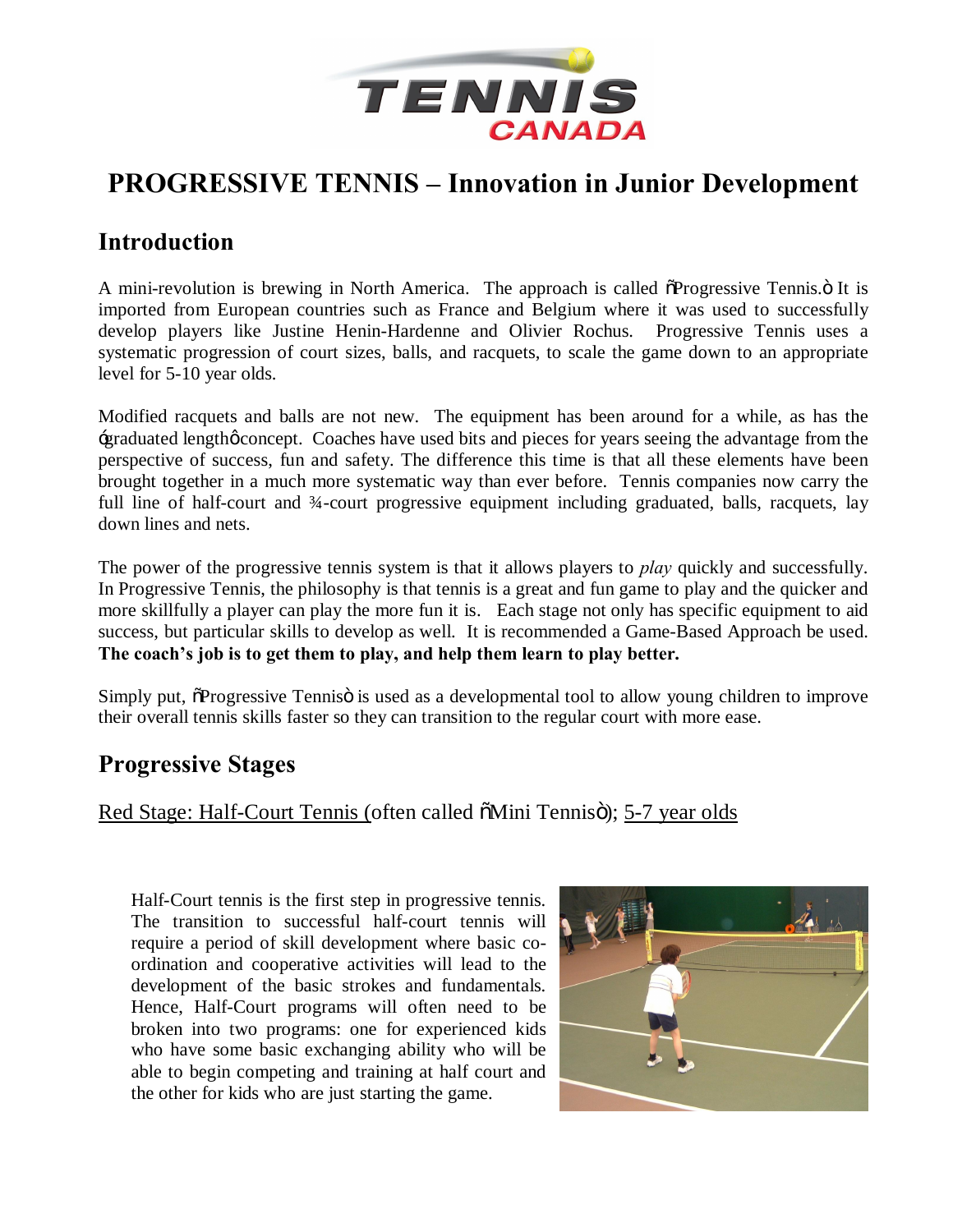- $\triangleright$  Court Dimensions (there are two options):
	- o service line to service line using the service lines as baselines (42 ft, 12.8 meters), and existing sideline and centre line as sidelines (18 ft or 5.50 meters); the existing court net height is reduced to 80 cm (31.5 inches)
	- o doubles sideline to doubles sideline using the width of the court and the double sidelines as the baseline (36 ft, 11 meters);  $16\phi\ddot{\phi}$  mini nets are required to make each court; lay down lines are also required to establish boundaries of court

Note: Either length is fine for competition or training, although using the width of the court is more conducive for larger numbers as you can have 6 practice courts and 4 competition courts. The service court option provides only two competition courts and practice courts.





- $\triangleright$  Ball: an oversize, high-density foam (or red) ball which is easier to visually track, receive, and control, since it travels slower and bounces lower.
- $\triangleright$  Racquet: A 19 $\ddot{o}$ -21 $\ddot{o}$  racquet is recommended.
- $\triangleright$  Rules: Games to 11, 15, or 21 are generally recommended. The server has two chances to put ball in play. The first chance is overhead and the second can be underhand. The serve can land anywhere in the opponent<sub>(s</sub> court.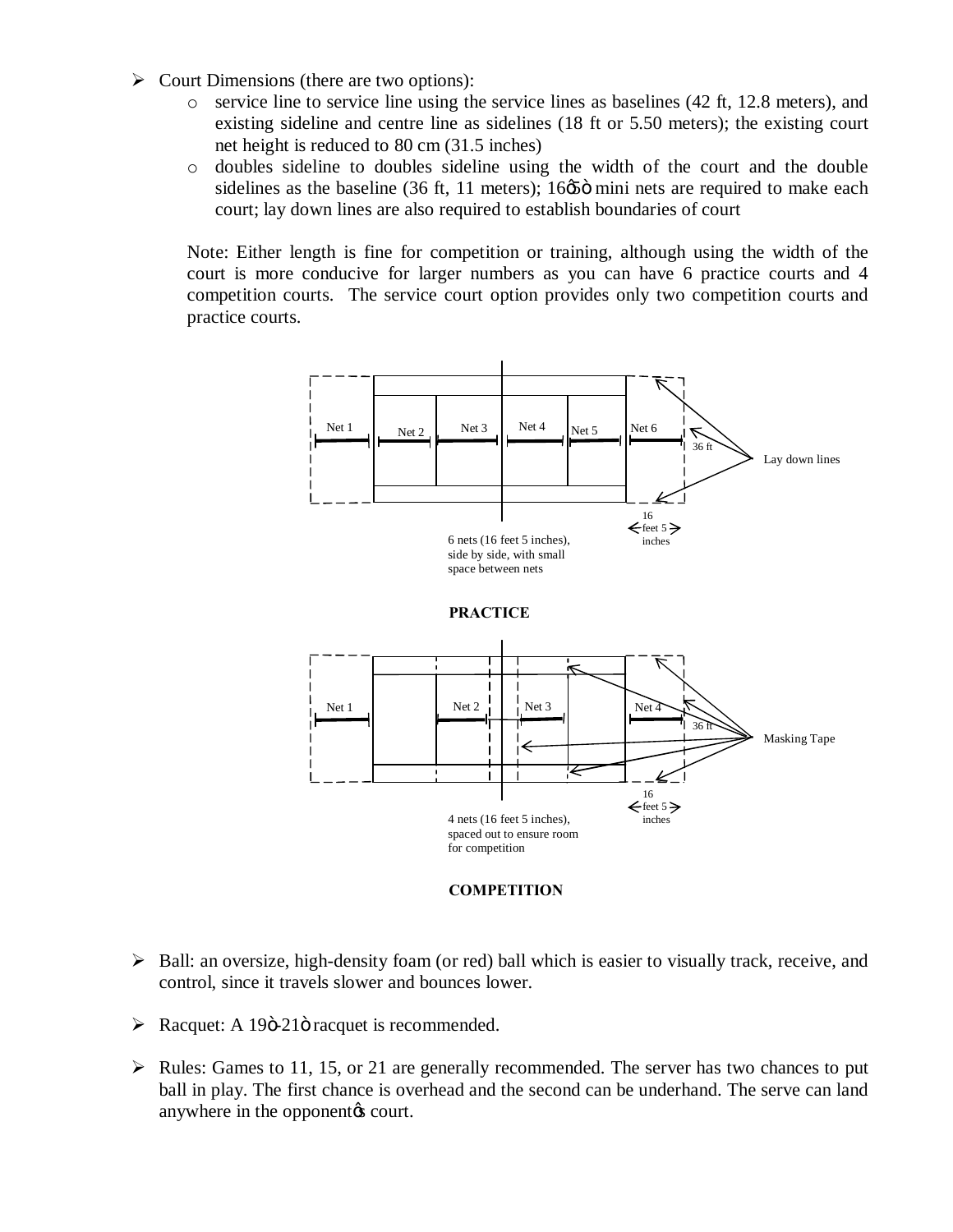The ¾ Court stage, is the most important stage of this progressive

development. As the court dimensions are adjusted smaller but with a similar ratio as the full court. This step helps ensure the development of an all-



court game style with net-play. The key is to develop the same tactics as full court tennis along with the associated techniques.

Players will move to 34 Court once they have a full repertoire of skills at the half court. For most players who have gone through the half court program this transition will take place at 7 years of age. There will also be some late starters or less coordinated players who will make this transition at 8-9 years of age.

 $\triangleright$  Court Dimensions: in the  $\frac{3}{4}$  Court, the ratio of length to width is basically the same as a full sized court is to an adult.  $\frac{3}{4}$  Court tennis is played on a 18 (60 feet) x 6.5 meter (21 feet) court. The net height is 80 cm (31.5 inches)